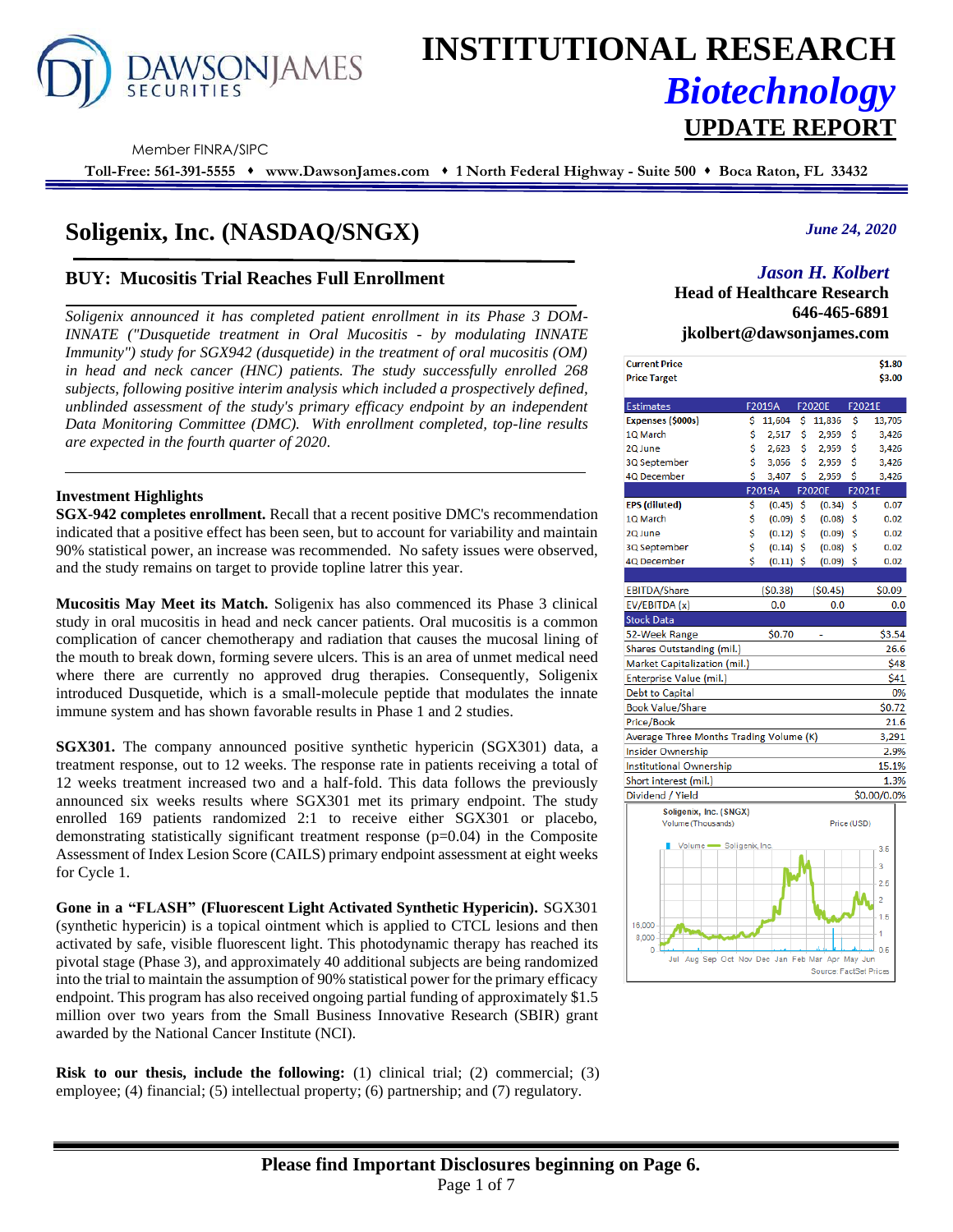

#### **Modeling Assumptions: SGX 301**

- **1. Prevalence.** There are an estimated 40,000 individuals who have been diagnosed with CTCL worldwide. In the United States, 3,000 new cases are diagnosed each year.
- **2. Clinical and regulatory outcome assumptions.** We assume final topline results for the SGX301 Phase 3 study will become available Q1-20. If the trial is successful, we can expect an NDA / approval in 2021. As such, we anticipate that Soligenix will begin to commercialize SGX301 in 2021.
- **3. Product assumptions.** We assume that a yearly treatment cycle for SGX 301 at \$8,000. We also predict that the cost of the drug will increase by 1% a year, but this number may be too conservative since the current off-label treatments are priced at \$10,000.
- **4. Risk adjustment.** We assign a 33% risk adjustment to our therapeutic model of SGX 301 based on the Phase 3 approval rate of drugs in the oncology field, according to BioMedTracker and Amplion.

#### **Exhibit 1. SGX 301 Model:**

| SGX301 (CTCL)                              |         |         |         |         |           |           |            |                    |                |            |            |            |         |
|--------------------------------------------|---------|---------|---------|---------|-----------|-----------|------------|--------------------|----------------|------------|------------|------------|---------|
| <b>SGX301 Revenues Model</b>               | 2018    | 2019    | 2020    | 2021    | 2022      | 2023      | 2024       | 2025               | 2026           | 2027       | 2028       | 2029       | 2030    |
| <b>CTCL Prevalance</b>                     | 40,000  | 42.800  | 45,796  | 49,002  | 51.942    | 55,058    | 58,362     | 61,280             | 64.344         | 67,561     | 70.264     | 73.074     | 75,997  |
| Market Size Growth                         | 7%      | 7%      | 7%      | 6%      | 6%        | 6%        | 5%         | 5%                 | 5%             | 4%         | 4%         | 4%         | 3%      |
| Treated with SGX 301                       | 37,000  | 39,590  | 42.361  | 45,327  | 48.046    | 50,929    | 53,985     | 56,684             | 59.518         | 62.494     | 64.994     | 67.594     | 70,297  |
| Elgible patients with insurance etc. (75%) | 27.750  | 29.693  | 31.771  | 33.995  | 36.035    | 38,197    | 40.489     | 42.513             | 44.639         | 46.871     | 48.745     | 50.695     | 52,723  |
| <b>Market Penetration</b>                  | 0%      | 0%      | 0%      | 4%      | 6%        | 8%        | 10%        | 12%                | 14%            | 16%        | 18%        | 19%        | 20%     |
| <b>Treatable Patients</b>                  | 0       | 0       |         | 1360    | 2162      | 3056      | 4049       | 5102               | 6249           | 7499       | 8774       | 9632       | 10545   |
| Average Cost of Therapy                    | \$8,000 | \$8,000 | \$8,000 | \$8,000 | \$8,080   | \$8.161   | \$8,242    | \$8,325            | \$8,408        | \$8,492    | \$8,577    | \$8,663    | \$8,749 |
| Price Growth                               | 0%      | 0%      | 0%      | 1%      | $1\%$     | $1\%$     | 1%         | 1%                 | 1%             | 1%         | $1\%$      | $1\%$      | 1%      |
| Total Sales (\$millions) \$                |         | ۰.      |         | 11      | 17        | 25<br>\$  | 33         | 42                 | <b>s</b><br>53 | 64         | 75<br>-3   | 83         | 92      |
| <b>Risk Adiusted</b>                       | 33%     | 33%     | 33%     | 33%     | 33%       | 33%       | 33%        | 33%                | 33%            | 33%        | 33%        | 33%        | 33%     |
| Total Sales (US) (\$millions)              |         |         |         | 4       | 6<br>- 55 | 8<br>- 55 | 11<br>- 55 | 14<br>- 55<br>- 55 | 17<br>£.       | 21<br>- 55 | 25<br>- \$ | 28<br>- 55 | 30      |

*Source: Dawson James*

#### **Modeling Assumptions: SGX 942 (Dusquetide)**

- 1. **Prevalence.** Oral Mucositis affects over 180,000 head and neck cancer patients worldwide. We expect that the number of patients with this condition can continue to grow by 1% annually.
- 2. **Clinical and regulatory outcome assumptions.** We assume that the company can complete its Phase 3 study no later than 1H-20. We expect an NDA submission in 2020 with approval and marketing by 2021. For Europe, we assume approval a year later in 2022.
- 3. **Product assumptions.** We assume the cost of a yearly treatment cycle is \$6,000.
- 4. **Risk adjustment.** We assign a 33% risk adjustment to our therapeutic model of SGX942 based on the Phase 3 approval rate of drugs in the field of oncology, according to BioMedTracker and Amplion.

#### **Exhibit 2. SGX 942 Model:**

| SGX942 (Mucositis)                         |                          |                                      |          |         |               |            |                 |            |                     |         |            |                        |            |
|--------------------------------------------|--------------------------|--------------------------------------|----------|---------|---------------|------------|-----------------|------------|---------------------|---------|------------|------------------------|------------|
| SGX942 Revenues Model U.S.                 | 2018                     | 2019                                 | 2020     | 2021    | 2022          | 2023       | 2024            | 2025       | 2026                | 2027    | 2028       | 2029                   | 2030       |
| Head and neck cancer                       | 180,000                  | 181.800                              | 183.618  | 185.454 | 187,309       | 189.182    | 191.074         | 192.984    | 194.914             | 196,863 | 198.832    | 200.820                | 202,829    |
| Market Size Growth                         | 1%                       | 1%                                   | 1%       | 1%      | 1%            | 1%         | 1%              | 1%         | 1%                  | 1%      | 1%         | 1%                     | 1%         |
| <b>Treated with Radiation</b>              | 166,500                  | 168.165                              | 169.847  | 171.545 | 173.261       | 174.993    | 176.743         | 178.511    | 180.296             | 182.099 | 183.920    | 185,759                | 187,616    |
| Elgible patients with insurance etc. (75%) | 124.875                  | 126.124                              | 127.385  | 128.659 | 129.945       | 131.245    | 132.557         | 133,883    | 135.222             | 136.574 | 137.940    | 139.319                | 140.712    |
| <b>Market Penetration</b>                  | 0%                       | 0%                                   | 0%       | 5%      | 7%            | 10%        | 15%             | 20%        | 25%                 | 30%     | 33%        | 33%                    | 34%        |
| <b>Treatable Patients</b>                  | $\circ$                  | $\circ$                              | $\Omega$ | 6433    | 9096          | 13124      | 19884           | 26777      | 33805               | 40972   | 45520      | 45975                  | 47842      |
| Average Cost of Therapy                    | \$6,000                  | \$6,000                              | \$6,000  | \$6,000 | \$6,000       | \$6,000    | \$6,000         | \$6,000    | \$6,000             | \$6,000 | \$6,000    | \$6,000                | \$6,000    |
| Price Growth                               | 0%                       | 0%                                   | 0%       | 0%      | 0%            | 0%         | 0%              | 0%         | 0%                  | 0%      | 0%         | O%                     | 0%         |
| Total Sales (\$millions) \$                | $\overline{\phantom{a}}$ | <b>s</b><br>$\overline{\phantom{0}}$ |          | 39      | $55^\circ$ \$ | 79         | <b>s</b><br>119 | 161        | $\mathbf{s}$<br>203 | 246     | 273        | ้ร<br>276 <sup>5</sup> | 287        |
| <b>Risk Adiusted</b>                       | 33%                      | 33%                                  | 33%      | 33%     | 33%           | 33%        | 33%             | 33%        | 33%                 | 33%     | 33%        | 33%                    | 33%        |
| Total Sales (US) (\$millions) \$           | $\overline{\phantom{0}}$ | -                                    |          | 13      | 18<br>-S      | 26<br>- 56 | 39<br>- 55      | 53<br>- 56 | 67<br>\$<br>- 51    | 81      | 90<br>- 55 | 91<br>-S               | 95<br>- 56 |

| SGX942 (Mucositis)                         |         |                                                     |                          |                          |           |            |                |            |                  |         |              |                |         |
|--------------------------------------------|---------|-----------------------------------------------------|--------------------------|--------------------------|-----------|------------|----------------|------------|------------------|---------|--------------|----------------|---------|
| SGX942 Revenues Model EU.                  | 2018    | 2019                                                | 2020                     | 2021                     | 2022      | 2023       | 2024           | 2025       | 2026             | 2027    | 2028         | 2029           | 2030    |
| Head and neck cancer                       | 180,000 | 181,800                                             | 183.618                  | 185.454                  | 187.309   | 189,182    | 191.074        | 192,984    | 194.914          | 196,863 | 198.832      | 200,820        | 202,829 |
| Market Size Growth                         | 1%      | 1%                                                  | 1%                       | 1%                       | 1%        | 1%         | 1%             | 1%         | 1%               | 1%      | 1%           | 1%             | 1%      |
| <b>Treated with Radiation</b>              | 166,500 | 168,165                                             | 169.847                  | 171.545                  | 173.261   | 174.993    | 176,743        | 178.511    | 180.296          | 182.099 | 183.920      | 185,759        | 187,616 |
| Elgible patients with insurance etc. (75%) | 124.875 | 126.124                                             | 127.385                  | 128.659                  | 129.945   | 131.245    | 132.557        | 133.883    | 135.222          | 136,574 | 137.940      | 139.319        | 140,712 |
| <b>Market Penetration</b>                  | 0%      | 0%                                                  | 0%                       | 0%                       | 5%        | 9%         | 12%            | 15%        | 18%              | 21%     | 24%          | 27%            | 30%     |
| <b>Treatable Patients</b>                  | 0       | $\circ$                                             |                          | $\circ$                  | 6497      | 11812      | 15907          | 20082      | 24340            | 28681   | 33106        | 37616          | 42214   |
| Average Cost of Therapy                    | \$6,000 | \$6,000                                             | \$6,000                  | \$6,000                  | \$6,000   | \$6,000    | \$6,000        | \$6,000    | \$6,000          | \$6,000 | \$6,000      | \$6,000        | \$6,000 |
| Price Growth                               | 0%      | 0%                                                  | O%                       | 0%                       | O%        | 0%         | 0%             | 0%         | 0%               | 0%      | 0%           | 0%             | 0%      |
| Total Sales (\$millions) \$                | . .     | $\mathbf{r}_\mathbf{s}$<br>$\overline{\phantom{a}}$ | $\overline{\phantom{0}}$ | $\sim$                   | 39        | 's<br>71   | <b>s</b><br>95 | 120        | 146 <sup>5</sup> | 172     | ۰s<br>199    | ء'<br>226 S    | 253     |
| <b>Risk Adiusted</b>                       | 33%     | 33%                                                 | 33%                      | 33%                      | 33%       | 33%        | 33%            | 33%        | 33%              | 33%     | 33%          | 33%            | 33%     |
| Total Sales (EU) (\$millions) \$           | -       | $\overline{\phantom{0}}$                            |                          | $\overline{\phantom{a}}$ | 13        | 23<br>- 16 | 31<br>- 55     | 40<br>- \$ | 48 \$<br>- \$    | 57      | 66 S<br>- \$ | 74S            | 84      |
|                                            |         |                                                     |                          |                          |           |            |                |            |                  |         |              |                |         |
| Total Sales (WW) (\$millions) \$           |         | -                                                   | s                        | 13<br>S                  | s.<br>31S | 49         | 71 S<br>-SS    | 93         | 115S<br>- 56     | 138     | 156<br>- 56  | 166 \$<br>- \$ | 178     |
| $\sim$<br>$\sim$                           |         |                                                     |                          |                          |           |            |                |            |                  |         |              |                |         |

*Source: Dawson James*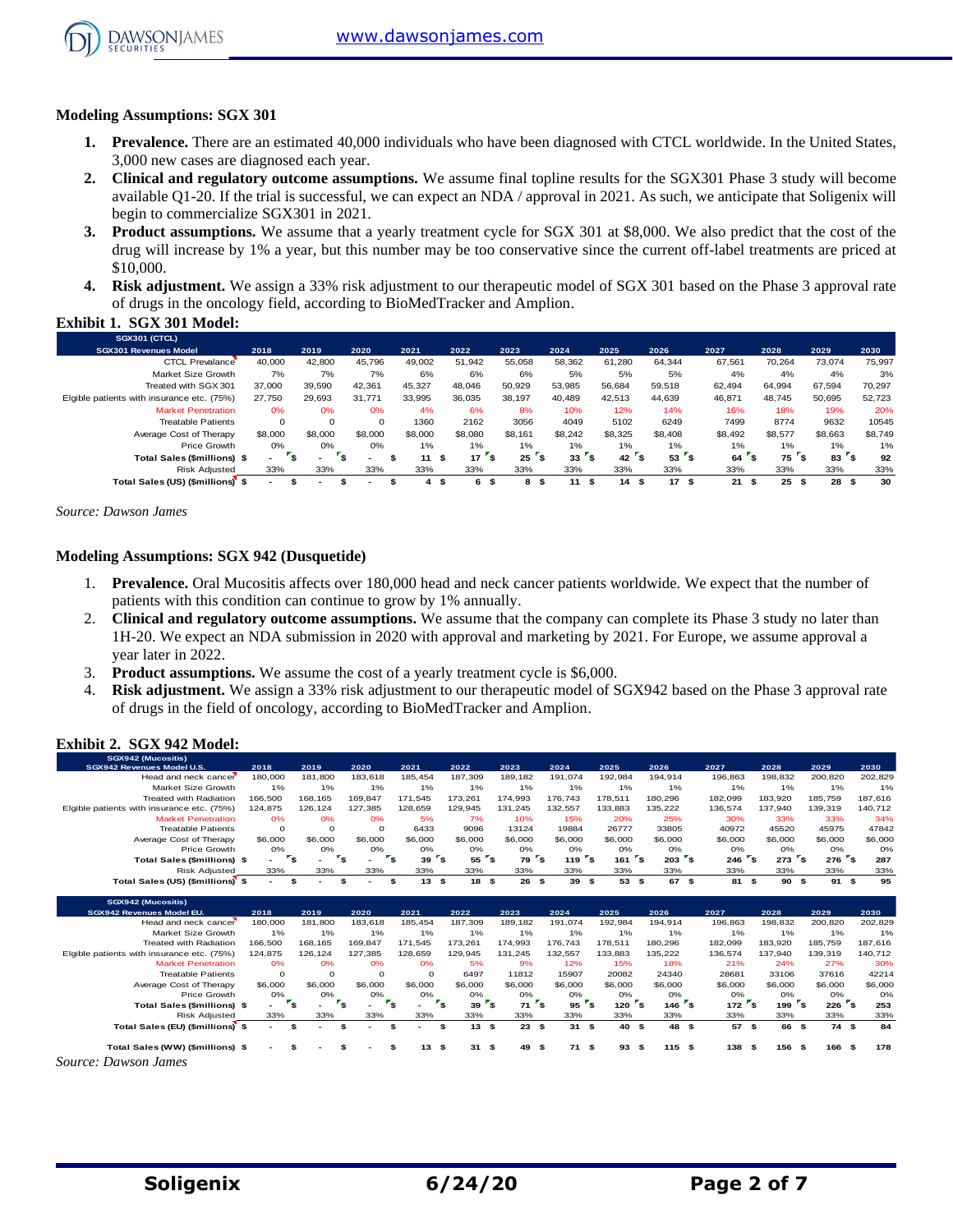

**Valuation.** Our valuation methodology begins with our projected revenues from our product models. We apply assumptions for the timing of approval, launch dates, and product attributes to estimate revenues. These estimates feed into our income statement through the year 2030. Our therapeutic models include a probability of success factor or risk rate of 33% based on the success of Phase 3 drugs in the oncology industry, as stated by BioMedTracker and Amplion. The result of these projections is then fed into our income statement projections. Our price target is derived from an equal-weighted average of free cash flow to the firm (FCFF), discounted EPS (EPS), and sum-of-the-parts (SOP) models. For companies that have a strong foundation with established products and revenues (visible earnings), we typically discount 10% while emerging growth companies like Soligenix, which are not yet profitable we use our maximum risk rate of 30%. The result is rounded to the nearest whole number. Our share count is based on the out-year (2030) and assumes additional capital raises (dilution). This methodology results in a price target of \$3.00.

#### **Exhibit 3. FCFF Model**

|                                | Average \$      |      |         |           |       |        |        |        |        |         |         |         |         |         |
|--------------------------------|-----------------|------|---------|-----------|-------|--------|--------|--------|--------|---------|---------|---------|---------|---------|
|                                | Price Target \$ |      |         |           |       |        |        |        |        |         |         |         |         |         |
|                                | Year            | 2020 |         |           |       |        |        |        |        |         |         |         |         |         |
| DCF Valuation Using FCF (mln): |                 |      |         |           |       |        |        |        |        |         |         |         |         |         |
| units ('000 - Cnd\$)           |                 |      | 2019E   | 2020E     | 2021E | 2022E  | 2023E  | 2024E  | 2025E  | 2026E   | 2027E   | 2028E   | 2029E   | 2030E   |
| EBIT                           |                 |      | (9,966) | (11, 836) | 2,622 | 20,663 | 39,284 | 60,880 | 83,050 | 105,893 | 129,441 | 148,596 | 159,598 | 173.454 |

| <b>TEdi</b>                    | ZUZU |                          |           |        |        |                          |        |                          |         |                          |         |         |         |
|--------------------------------|------|--------------------------|-----------|--------|--------|--------------------------|--------|--------------------------|---------|--------------------------|---------|---------|---------|
| DCF Valuation Using FCF (mln): |      |                          |           |        |        |                          |        |                          |         |                          |         |         |         |
| units ('000 - Cnd\$)           |      | 2019E                    | 2020E     | 2021E  | 2022E  | 2023E                    | 2024E  | 2025E                    | 2026E   | 2027E                    | 2028E   | 2029E   | 2030E   |
| EBIT                           |      | (9,966)                  | (11, 836) | 2,622  | 20,663 | 39,284                   | 60,880 | 83,050                   | 105,893 | 129,441                  | 148,596 | 159,598 | 173,454 |
| Tax Rate                       |      | 15%                      | 20%       | 25%    | 30%    | 34%                      | 34%    | 34%                      | 34%     | 34%                      | 34%     | 34%     | 34%     |
| $EBIT(1-t)$                    |      | (8, 471)                 | (9,468)   | 1,967  | 14,464 | 25,927                   | 40,181 | 54,813                   | 69,889  | 85,431                   | 98,073  | 105,335 | 114,480 |
| CapEx                          |      | $\overline{\phantom{a}}$ |           | $\sim$ | ٠      | $\overline{\phantom{0}}$ | $\sim$ | $\overline{\phantom{a}}$ |         | $\overline{\phantom{0}}$ |         |         |         |
| Depreciation                   |      | 54                       | 57        | 60     | 63     | 66                       | 69     | 73                       | 77      | 80                       | 84      | 89      | 93      |
| Change in NWC                  |      |                          |           |        |        |                          |        |                          |         |                          |         |         |         |
| FCF                            |      | (8, 417)                 | (9, 411)  | 2,027  | 14,527 | 25,994                   | 40,250 | 54,886                   | 69,966  | 85,512                   | 98,158  | 105,424 | 114,573 |
| PV of FCF                      |      | (10, 942)                | (9, 411)  | 1,559  | 8,596  | 11,831                   | 14,093 | 14,782                   | 14,495  | 13,628                   | 12,033  | 9,941   | 8,311   |
| Discount Rate                  |      | 30%                      |           |        |        |                          |        |                          |         |                          |         |         |         |
| Long Term Growth Rate          |      | 1%                       |           |        |        |                          |        |                          |         |                          |         |         |         |
| <b>Terminal Cash Flow</b>      |      | 399,029                  |           |        |        |                          |        |                          |         |                          |         |         |         |
| Terminal Value YE2020          |      | 28,945                   |           |        |        |                          |        |                          |         |                          |         |         |         |
| <b>NPV</b>                     |      | 128,803                  |           |        |        |                          |        |                          |         |                          |         |         |         |
| NPV-Debt                       |      | 1,583                    |           |        |        |                          |        |                          |         |                          |         |         |         |
| Shares out (thousands)         |      | 40,019                   | 2030E     |        |        |                          |        |                          |         |                          |         |         |         |
| NPV Per Share                  | \$   | 3                        |           |        |        |                          |        |                          |         |                          |         |         |         |
| Source: Dawson James           |      |                          |           |        |        |                          |        |                          |         |                          |         |         |         |

#### **Exhibit 4. Discounted EPS Model**

| <b>Current Year</b>      | 2020       |
|--------------------------|------------|
| Year of EPS              | 2030       |
| <b>Earnings Multiple</b> | 10         |
|                          |            |
| <b>Discount Factor</b>   | 30%        |
| <b>Selected Year EPS</b> | \$<br>2.87 |
| <b>NPV</b>               | \$<br>2.08 |
| Source: Daw son James    |            |

| Current Year          |    | 2020 |                 |                 |         | Discount Rate and Earnings Multiple Varies, Year is Constant |          |         |             |      |
|-----------------------|----|------|-----------------|-----------------|---------|--------------------------------------------------------------|----------|---------|-------------|------|
| Year of EPS           |    | 2030 |                 |                 |         |                                                              | 2030 EPS |         |             |      |
| Earnings Multiple     |    | 10   |                 | 2.1             | 5%      | 10%                                                          | 15%      | 20%     | 25%         | 30%  |
|                       |    |      | Earnings        |                 |         |                                                              |          |         |             |      |
| Discount Factor       |    | 30%  | <b>Multiple</b> | 0               | \$0.00  | \$0.00                                                       | \$0.00   | \$0.00  | $$0.00$ \$  |      |
| Selected Year EPS     |    | 2.87 |                 | 5               | \$8.80  | \$5.53                                                       | \$3.54   | \$2.32  | $$1.54$ \$  | 1.04 |
| <b>NPV</b>            | S. | 2.08 |                 | 10 <sup>1</sup> | \$17.60 | \$11.06                                                      | \$7.09   | \$4.63  | $$3.08$ \$  | 2.08 |
| Source: Daw son James |    |      |                 | 15              | \$26.41 | \$16.58                                                      | \$10.63  | \$6.95  | \$4.62\$    | 3.12 |
|                       |    |      |                 | 20              | \$35.21 | \$22.11                                                      | \$14.18  | \$9.26  | $$6.16$ \$  | 4.16 |
|                       |    |      |                 | 25 <sub>1</sub> | \$44.01 | \$27.64                                                      | \$17.72  | \$11.58 | $$7.70$ \$  | 5.20 |
|                       |    |      |                 | 30 <sup>1</sup> | \$52.81 | \$33.17                                                      | \$21.26  | \$13.89 | $$9.24$ \$  | 6.24 |
|                       |    |      |                 | 35 <sub>1</sub> | \$61.61 | \$38.69                                                      | \$24.81  | \$16.21 | $$10.78$ \$ | 7.28 |

#### **Exhibit 5. Sum of the Parts Model**

| Source: Dawson James                     |       |               |                |           |                 |          |  |  |  |  |
|------------------------------------------|-------|---------------|----------------|-----------|-----------------|----------|--|--|--|--|
| <b>Exhibit 5. Sum of the Parts Model</b> |       |               |                |           |                 |          |  |  |  |  |
| Soligenix Inc. Sum of the Parts          | LT Gr | Discount Rate | Yrs. to Mkt    | % Success | Peak Sales MM's | Term Val |  |  |  |  |
| <b>SGX301 (CTCL)</b>                     | 1%    | 30%           | $\overline{2}$ | 65%       | \$200           | \$690    |  |  |  |  |
| <b>NPV</b>                               |       |               |                |           |                 | \$1.99   |  |  |  |  |
| SGX942 (Oral Mucositis)                  | $1\%$ | 30%           | 3              | 55%       | \$100           | \$345    |  |  |  |  |
| <b>NPV</b>                               |       |               |                |           |                 | \$0.65   |  |  |  |  |
| Pipeline                                 | 1%    | 30%           | 6              | 15%       | \$400           | \$1,379  |  |  |  |  |
| <b>NPV</b>                               |       |               |                |           |                 | \$0.32   |  |  |  |  |
| Net Margin                               |       |               |                |           |                 | 30%      |  |  |  |  |
| <b>MM Shrs OS</b>                        |       |               |                |           |                 | 40       |  |  |  |  |
| Total                                    |       |               |                |           |                 | \$3      |  |  |  |  |
| Source: Dawson James                     |       |               |                |           |                 |          |  |  |  |  |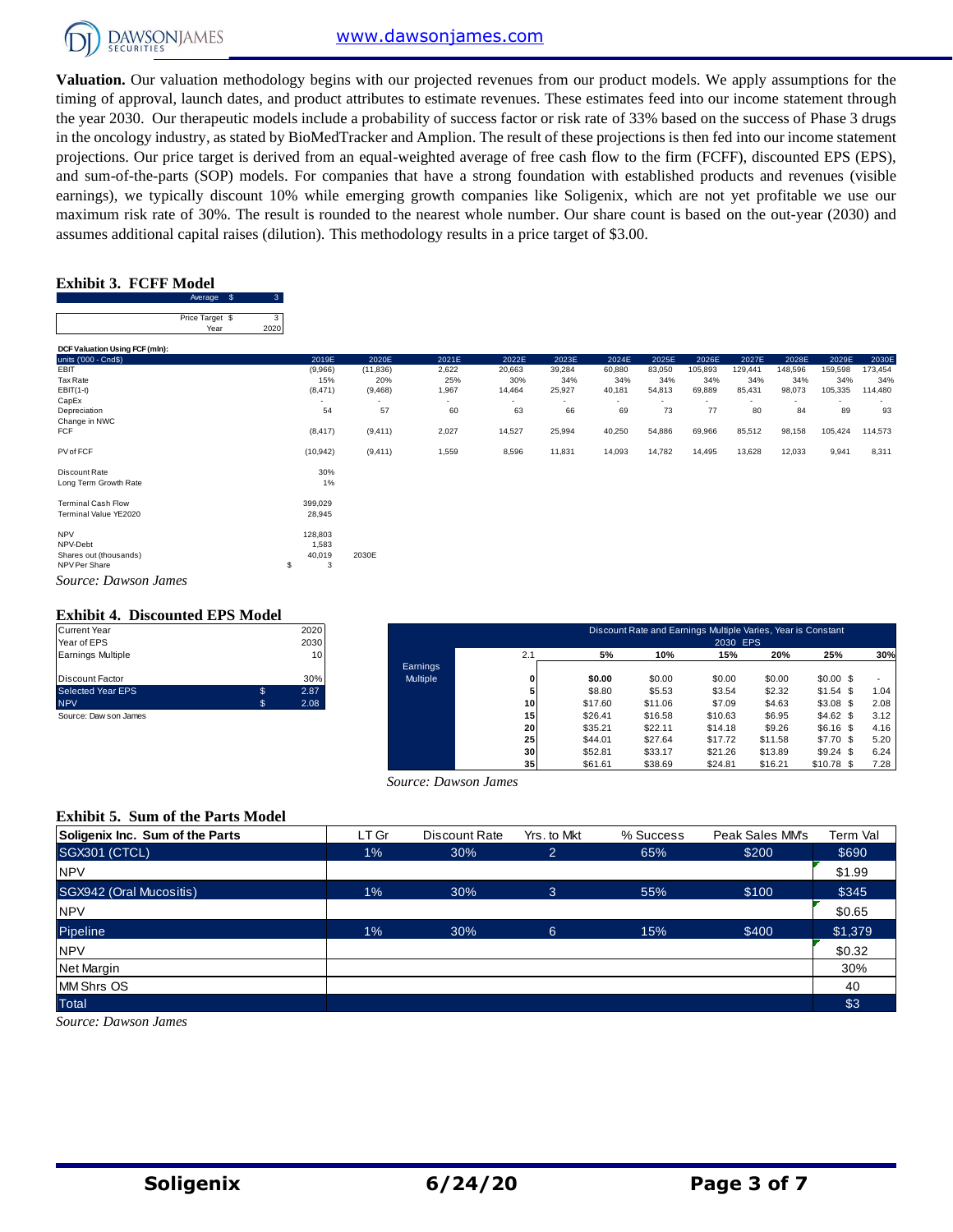

#### **Risk Analysis**

In addition to the typical risks associated with development stage specialty pharmaceutical companies, potential risks specific to Soligenix are as follows:

**Clinical Trial Risk.** There can be no assurances that the outcome of the current trials is successful.

**Commercial risk.** Fluorescent Light Activated Synthetic Hypericin represents a new paradigm in the treatment of CTCL. Adoption may take longer than expected.

**Employee risk.** Soligenix Inc. has an experienced management team in their president and CEO, CFO, CSO, and CMO. Soligenix plans to bring their proposed products to market in the next two years. The success of the company may depend on the experience, abilities and continued services of its senior officers, sales staff, and key scientific personnel.

**Financial risk.** Soligenix is not a profitable company. While the company has a cash balance at this time, it's likely that they will need to raise additional capital continue to fund operations through NDA application and approval. There are no assurances that the company will be able to successfully raise capital and do so on favorable terms.

**Intellectual property risk.** The company may have to defend its patents and technical know-how, and there can be no assurances that the patents will not be infringed upon or will be held as valid if challenged, and the company may infringe on third party's patents.

**Partnership risks**. Soligenix depends on government funding for the public health solutions program. This funding can be canceled at any time.

**Regulatory risk**. Soligenix must be able to obtain NDA approval before commercial sales of their products can commence in the United States. The timing of these approvals is uncertain. Additionally, the government's biodefense priority might change affecting the commercial development of RiVax.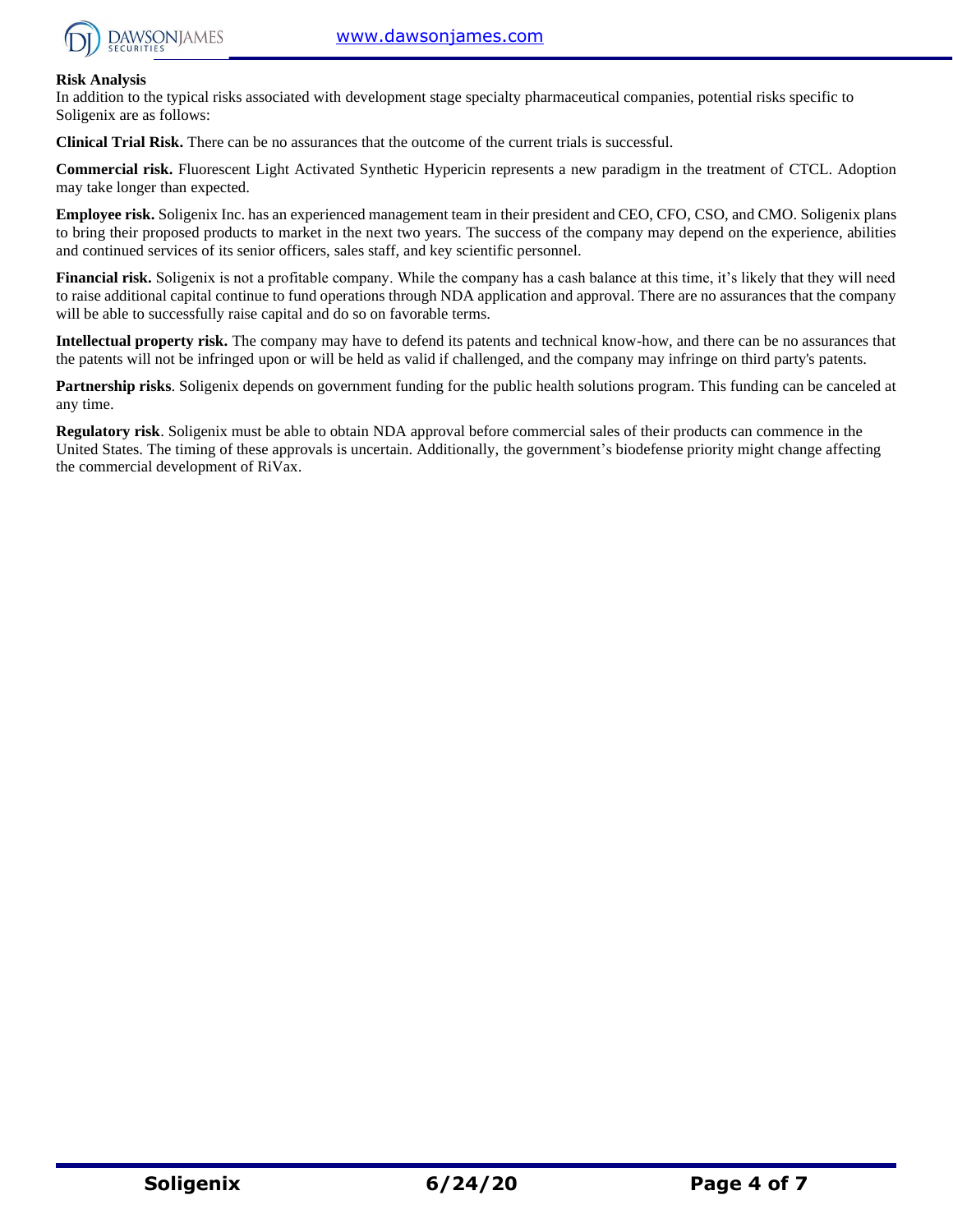

#### **Exhibit 6. Income Statement Soligenix Inc., Inc. Income Statement (\$000 )**

| Sougenix inc., inc. income statement (\$000) |                          |                          |           |           |           |           |                          |          |        |        |        |         |         |         |         |         |         |
|----------------------------------------------|--------------------------|--------------------------|-----------|-----------|-----------|-----------|--------------------------|----------|--------|--------|--------|---------|---------|---------|---------|---------|---------|
| Soligenix Inc: YE Dec. 31                    | 2018A                    | 2019A                    | 1Q20E     | 2020E     | 3Q20E     | 4Q20E     | 2020E                    | 2021E    | 2022E  | 2023E  | 2024E  | 2025E   | 2026E   | 2027E   | 2028E   | 2029E   | 2030E   |
| Revenue (\$000)                              |                          |                          |           |           |           |           |                          |          |        |        |        |         |         |         |         |         |         |
| SGX942 (Mucositis) (WW)                      | ٠                        | ٠                        |           |           |           | ٠         | ٠                        | 12,737   | 30,875 | 49,374 | 70,865 | 92,781  | 115,128 | 137.912 | 155,679 | 165.511 | 178,311 |
| SGX-301                                      | $\overline{\phantom{a}}$ | $\overline{\phantom{a}}$ |           |           |           | $\sim$    | $\overline{\phantom{a}}$ | 3,590    | 5,765  | 8,229  | 11,013 | 14,015  | 17,340  | 21,016  | 24,835  | 27,536  | 30,446  |
| <b>Total Product Sales</b>                   | х.                       | $\sim$                   | ×.        |           |           | х.        | <b>A</b>                 | 16,327   | 36.640 | 57.604 | 81,878 | 106,796 | 132,468 | 158.928 | 180,513 | 193,047 | 208,756 |
| % Cho                                        |                          |                          |           |           |           |           |                          |          |        |        |        |         |         |         |         |         |         |
| License Revenue                              | 3,965                    | 3,216                    |           |           |           |           |                          |          |        |        |        |         |         |         |         |         |         |
| <b>Grant Revenue</b>                         | 1,276                    | 1,414                    |           |           |           |           |                          |          |        |        |        |         |         |         |         |         |         |
| Cost of Grant Revenue                        | (4,598)                  | (3, 567)                 |           |           |           |           |                          |          |        |        |        |         |         |         |         |         |         |
| % Sequential Growth                          |                          |                          |           |           |           |           |                          |          |        |        |        |         |         |         |         |         |         |
| <b>Total Revenues</b>                        | 644                      | 1.063                    | ×.        | н.        | ъ.        | ÷.        | х.                       | 16,327   | 36,640 | 57,604 | 81,878 | 106,796 | 132,468 | 158,928 | 180,513 | 193,047 | 208,756 |
| <b>Expenses</b>                              |                          |                          |           |           |           |           |                          |          |        |        |        |         |         |         |         |         |         |
| Cost of Goods Sold & Acquired in Process R&D |                          | и.                       |           |           |           |           |                          | 1,633    | 3,664  | 5.760  | 8.188  | 10,680  | 13,247  | 15.893  | 18,051  | 19,305  | 20,876  |
| <b>COGS % Sales</b>                          |                          |                          | 10%       | 10%       | 10%       | 10%       | 10%                      | 10%      | 10%    | 10%    | 10%    | 10%     | 10%     | 10%     | 10%     | 10%     | 10%     |
| Research and development                     | 6.751                    | 8.123                    | 2.071     | 2.071     | 2,071     | 2,071     | 8.285                    | 8.451    | 8.620  | 8.792  | 8.968  | 9,147   | 9.330   | 9.517   | 9.707   | 9.901   | 10,099  |
| R&D % Rev's                                  |                          |                          |           |           |           |           |                          |          |        |        |        |         |         |         |         |         |         |
| G&A                                          | 2,952                    | 3.481                    | 888       | 888       | 888       | 888       | 3.551                    | 3,622    | 3.694  | 3.768  | 3.843  | 3,920   | 3.998   | 4.078   | 4,160   | 4.243   | 4,328   |
| G&A                                          |                          |                          |           |           |           |           |                          |          |        |        |        |         |         |         |         |         |         |
| Stock-based compensation - R&D               |                          |                          |           |           |           |           |                          |          |        |        |        |         |         |         |         |         |         |
| Stock-based compensation - G&A               |                          |                          |           |           |           |           |                          |          |        |        |        |         |         |         |         |         |         |
| Non-GAAP, Adj                                |                          |                          |           |           |           |           |                          |          |        |        |        |         |         |         |         |         |         |
| <b>Total expenses</b>                        | 9.703                    | 11.604                   | 2.959     | 2.959     | 2.959     | 2.959     | 11.836                   | 13.705   | 15.978 | 18.320 | 20.999 | 23.747  | 26.576  | 29.488  | 31.919  | 33.449  | 35.303  |
| Oper. Inc. (Loss)                            | (9,059)                  | (10, 541)                | (2,959)   | (2,959)   | (2,959)   | (2,959)   | (11, 836)                | 2,622    | 20,662 | 39,283 | 60,879 | 83,049  | 105,892 | 129,440 | 148,595 | 159,597 | 173,453 |
| <b>Oper Margin</b>                           | <b>NM</b>                | <b>NM</b>                | <b>NM</b> | <b>NM</b> | <b>NM</b> | <b>NM</b> | <b>NM</b>                | $\Omega$ |        |        |        |         |         |         |         |         |         |
| Interest Income                              | 159                      | 149                      |           |           |           |           |                          |          |        |        |        |         |         |         |         |         |         |
| Interest expense                             |                          |                          |           |           |           |           |                          |          |        |        |        |         |         |         |         |         |         |
| Other Income (expense)                       |                          | 426                      |           |           |           |           |                          |          |        |        |        |         |         |         |         |         |         |
| Change in fair value of warrant liability    |                          |                          |           |           |           |           |                          |          |        |        |        |         |         |         |         |         |         |
| Pre-tax income                               | (8,900)                  | (9,966)                  | (2.959)   | (2.959)   | (2.959)   | (2.959)   | (11, 836)                | 2.622    | 20.663 | 39.284 | 60.880 | 83.050  | 105.893 | 129.441 | 148.596 | 159.598 | 173,454 |
| <b>Pretax Margin</b>                         | <b>NM</b>                | <b>NM</b>                | <b>NM</b> | <b>NM</b> | <b>NM</b> | <b>NM</b> | <b>NM</b>                | $\Omega$ |        |        |        |         |         |         |         |         |         |
| Income Tax (Benefit)                         |                          | 611                      | (592)     | (592)     | (592)     | (592)     | (2, 367)                 | 656      | 6,199  | 13,357 | 20,700 | 28,238  | 36,004  | 44,011  | 50,523  | 54,264  | 58,975  |
| <b>Tax Rate</b>                              | 0%                       | 15%                      | 20%       | 20%       | 20%       | 20%       | 20%                      | 25%      | 30%    | 349    | 34%    | 34%     | 34%     | 34%     | 34%     | 34%     | 34%     |
| <b>GAAP Net Income (loss)</b>                | (8,900)                  | (9,356)                  | (2, 367)  | (2, 367)  | (2, 367)  | (2, 367)  | (9, 468)                 | 1,967    | 14,465 | 25,929 | 40,182 | 54,814  | 69,891  | 85,433  | 98,075  | 105,336 | 114,481 |
| <b>GAAP-EPS</b>                              | (0.79)                   | (0.49)                   | (0.08)    | (0.09)    | (0.08)    | (0.09)    | (0.34)                   | 0.07     | 0.50   | 0.86   | 1.28   | 1.68    | 2.05    | 2.41    | 2.66    | 2.75    | 2.87    |
| Non GAAP EPS (dil)                           | (0.30)                   | (0.49)                   | (0.08)    | (0.09)    | (0.08)    | (0.09)    | (0.34)                   | 0.07     | 0.50   | 0.86   | 1.28   | 1.68    | 2.05    | 2.41    | 2.66    | 2.75    | 2.87    |
| Wotd Avg Shrs (Bas) - '000s                  | 13,178                   | 19,377                   | 25,499    | 25,754    | 27,011    | 27,281    | 26,386                   | 27,970   | 29,106 | 30,288 | 31,518 | 32,797  | 34,129  | 35,515  | 36,957  | 38,458  | 40,019  |
| Watd Ava Shrs (Dil) - '000s                  | 13.178                   | 19.377                   | 30.296    | 25.754    | 28.011    | 27.281    | 26.386                   | 27.970   | 29.106 | 30.288 | 31.518 | 32.797  | 34.129  | 35.515  | 36.957  | 38.458  | 40.019  |

*Source: Dawson James and Company Reports*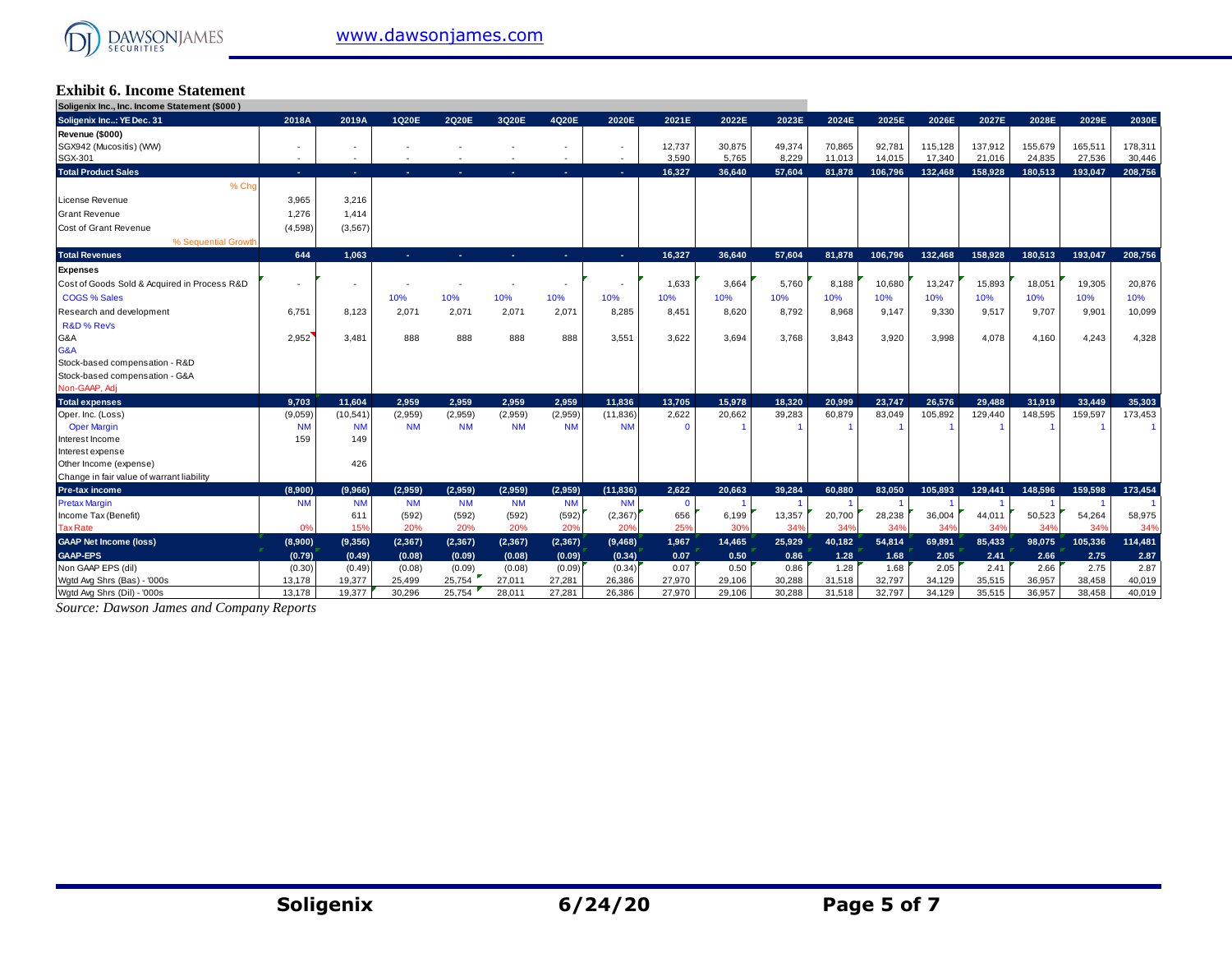#### **Important Disclosures:**





Price target and rating changes over the past three years:

- Initiated Buy August 5, 2019 Price Target \$3.00
- Update Buy August 14, 2019 Price Target \$3.00
- Update Buy August 28, 2019 Price Target \$3.00
- Update Buy November 20, 2019 Price Target \$3.00 Update – Buy – December 4, 2019 – Price Target \$3.00
- Update Buy February 12, 2020 Price Target \$3.00
- Update Buy March 31, 2020 Price Target \$3.00
- Update Buy May 1,  $2020$  Price Target \$3.00
- Update Buy June 24, 2020 Price Target \$3.00

Dawson James Securities, Inc. (the "Firm") is a member of the Financial Industry Regulatory Authority ("FINRA") and the Securities Investor Protection Corporation ("SIPC").

The Firm does not make a market in the securities of the subject company(s). The Firm has NOT engaged in investment banking relationships with SNGX in the prior twelve months, as a manager or co-manager of a public offering and has NOT received compensation resulting from those relationships. The Firm may seek compensation for investment banking services in the future from the subject company(s). The Firm has NOT received any other compensation from the subject company(s) in the last 12 months for services unrelated to managing or co-managing of a public offering.

Neither the research analyst(s) whose name appears on this report nor any member of his (their) household is an officer, director or advisory board member of these companies. The Firm and/or its directors and employees may own securities of the company(s) in this report and may increase or decrease holdings in the future. As of May 31, 2020, the Firm as a whole did not beneficially own 1% or more of any class of common equity securities of the subject company(s) of this report. The Firm, its officers, directors, analysts or employees may affect transactions in and have long or short positions in the securities (or options or warrants related to those securities) of the company(s) subject to this report. The Firm may affect transactions as principal or agent in those securities.

Analysts receive no direct compensation in connection with the Firm's investment banking business. All Firm employees, including the analyst(s) responsible for preparing this report, may be eligible to receive non-product or service-specific monetary bonus compensation that is based upon various factors, including total revenues of the Firm and its affiliates as well as a portion of the proceeds from a broad pool of investment vehicles consisting of components of the compensation generated by investment banking activities, including but not limited to shares of stock and/or warrants, which may or may not include the securities referenced in this report.

Although the statements in this report have been obtained from and are based upon recognized statistical services, issuer reports or communications, or other sources that the Firm believes to be reliable, we cannot guarantee their accuracy. All opinions and estimates included in this report constitute the analyst's judgment as of the date of this report and are subject to change without notice.